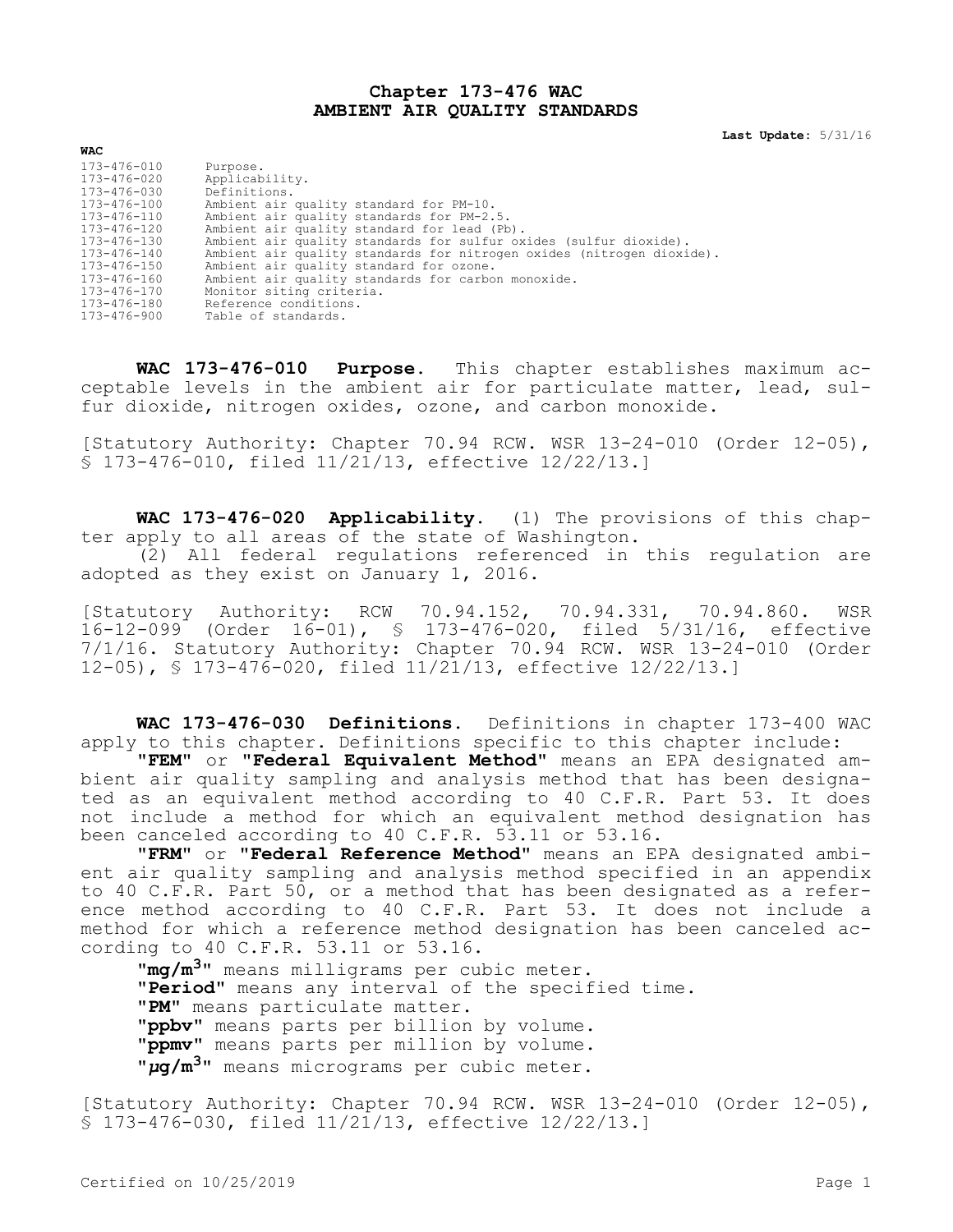**WAC 173-476-100 Ambient air quality standard for PM-10.** (1) **Standard for PM-10.** The twenty-four-hour average concentration of PM-10 in the ambient air must not exceed 150  $\mu q/m^3$  more than one time per year, on a three-year average.

(2) **Measurement method.** The levels of PM-10 in the ambient air must be measured by:

(a) A FRM based on 40 C.F.R. Part 50, Appendix J and designated according to 40 C.F.R. Part 53; or

(b) A FEM designated according to 40 C.F.R. Part 53.

(3) **Interpretation method.** The interpretation method found in 40 C.F.R. Part 50, Appendix K must be used.

[Statutory Authority: Chapter 70.94 RCW. WSR 13-24-010 (Order 12-05), § 173-476-100, filed 11/21/13, effective 12/22/13.]

**WAC 173-476-110 Ambient air quality standards for PM-2.5.** (1) **Standards for PM-2.5.**

(a) The three-year average of the annual arithmetic mean concentration of PM-2.5 must not exceed 12.0 *μ*g/m3.

(b) The three-year average of the ninety-eighth percentile twenty-four-hour average concentration of PM-2.5 must not exceed 35 *μ*g/m3.

(2) **Measurement method.** The levels of PM-2.5 in the ambient air must be measured by:

(a) A FRM based on 40 C.F.R. Part 50, Appendix L and designated according to 40 C.F.R. Part 53; or

(b) A FEM designated according to 40 C.F.R. Part 53.

(3) **Interpretation method.** The interpretation method found in 40 C.F.R. Part 50, Appendix N must be used.

[Statutory Authority: Chapter 70.94 RCW. WSR 13-24-010 (Order 12-05), § 173-476-110, filed 11/21/13, effective 12/22/13.]

**WAC 173-476-120 Ambient air quality standard for lead (Pb).** (1) **Standard for lead.** The three-month rolling average concentration of lead and its compounds in the ambient air must not exceed 0.15 *μ*g/m3.

(2) **Measurement method.** The levels of lead in the ambient air must be measured by:

(a) A FRM based on 40 C.F.R. Part 50, Appendix G and designated according to 40 C.F.R. Part 53; or

(b) A FEM designated according to 40 C.F.R. Part 53.

(3) **Interpretation method.** The interpretation method found in 40 C.F.R. Part 50, Appendix R must be used.

[Statutory Authority: Chapter 70.94 RCW. WSR 13-24-010 (Order 12-05), § 173-476-120, filed 11/21/13, effective 12/22/13.]

**WAC 173-476-130 Ambient air quality standards for sulfur oxides (sulfur dioxide).** (1) **Standard for sulfur oxides (measured as sulfur dioxide).**

(a) Annual. The annual average concentration for sulfur oxides in the ambient air must not exceed 0.02 ppmv in a calendar year.

(b) Twenty-four-hour. The twenty-four-hour average concentration for sulfur oxides in the ambient air must not exceed 0.14 ppmv more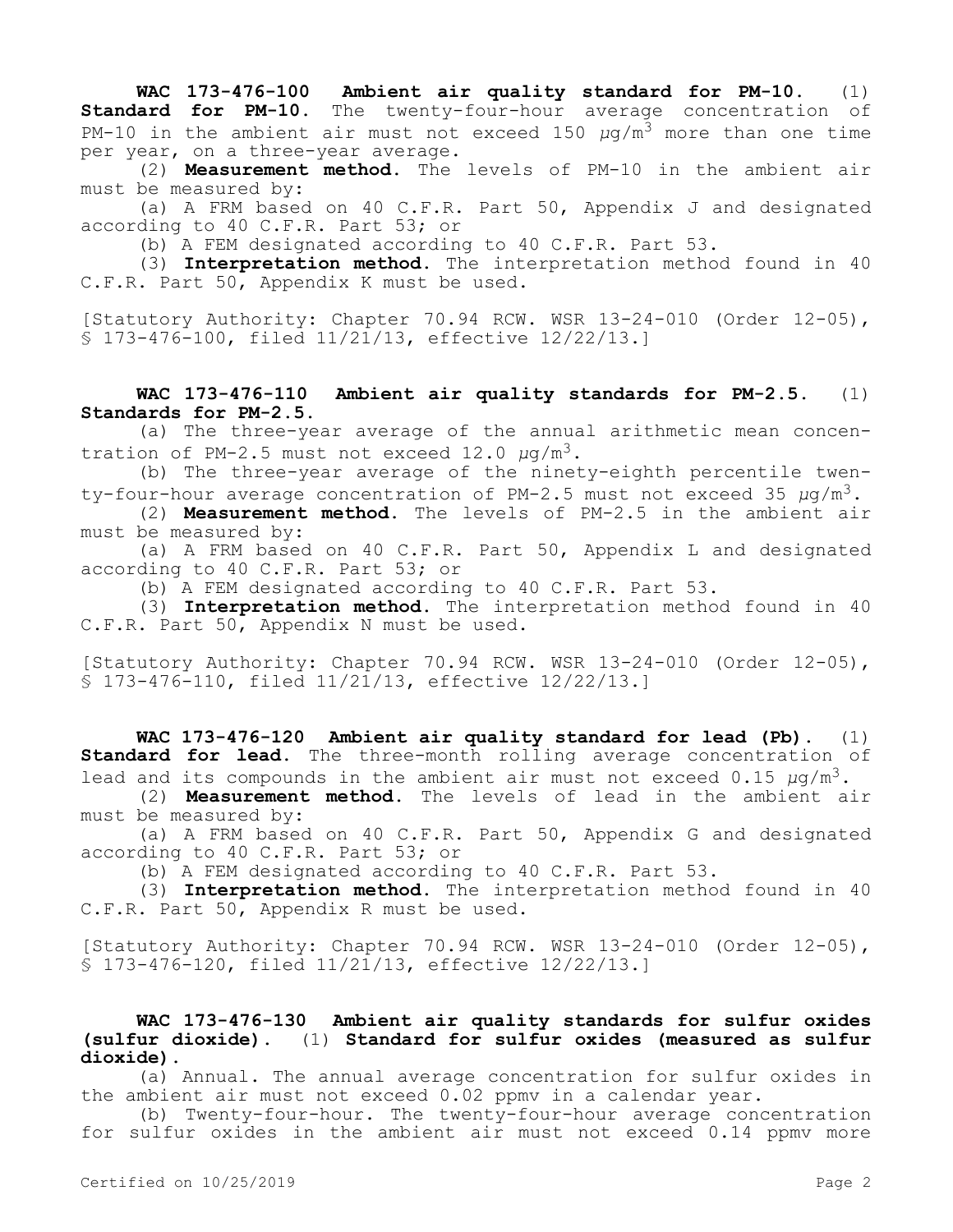than once per calendar year. The twenty-four-hour averages must be determined from successive nonoverlapping twenty-four-hour blocks starting at midnight each calendar day.

(c) Three-hour. The three-hour average concentration for sulfur oxides in the ambient air must not exceed 0.5 ppmv more than once per calendar year. The three-hour averages must be determined from successive nonoverlapping three-hour blocks starting at midnight each calendar day.

(d) One-hour. The three-year average of the annual ninety-ninth percentile of the daily maximum one-hour average concentrations for sulfur oxides in the ambient air must not exceed 75 ppbv.

(2) **Measurement method.** The levels of sulfur oxides must be measured as sulfur dioxide by:

(a) A FRM based on  $40$  C.F.R. Part 50, Appendix A-1 or A-2; or

(b) A FEM designated according to 40 C.F.R. Part 53.

### (3) **Interpretation methods.**

(a) The annual arithmetic mean is based on the average of hourly data. To be used in calculating the annual average, the hourly data must be at least seventy-five percent complete in each calendar quarter of the year.

(b) The interpretation method for the twenty-four-hour average found in 40 C.F.R. Part 50.4(d) must be followed.

(c) The interpretation method for the three-hour average found in 40 C.F.R. Part 50.5(c) must be followed.

(d) The interpretation method for the one-hour average found in 40 C.F.R. Part 50, Appendix T must be followed.

## (4) **Rounding of values**.

(a) The annual arithmetic mean and twenty-four-hour averages must be rounded to two decimal places. Fractional parts equal to or greater than 0.005 ppmv must be rounded up.

(b) The three-hour standard averages must be rounded to one decimal place. Fractional parts equal to or greater than 0.05 ppmv must be rounded up.

(5) **Sunset provision.** The ambient standards in WAC 173-476-130 (1)(a) and (b) are no longer applicable in a specific area one year after the effective date of the EPA's designation of attainment status of that area for the standard in WAC  $173-\overline{476}-130$  (1)(d) and 40 C.F.R. 50.17.

[Statutory Authority: Chapter 70.94 RCW. WSR 13-24-010 (Order 12-05), § 173-476-130, filed 11/21/13, effective 12/22/13.]

# **WAC 173-476-140 Ambient air quality standards for nitrogen oxides (nitrogen dioxide).** (1) **Standards for nitrogen oxides (measured as nitrogen dioxide).**

(a) The annual average concentration for nitrogen oxides in ambient air must not exceed 53 ppbv (100 *µ*g/m3) measured in the ambient air as nitrogen dioxide.

(b) The three-year average of the ninety-eighth percentile of the daily maximum one-hour average concentration of nitrogen oxides must not exceed 100 ppbv, as measured in the ambient air as nitrogen dioxide.

(2) **Measurement method.** The levels of nitrogen oxides must be measured as nitrogen dioxide by:

(a) A FRM based on 40 C.F.R. Part 50, Appendix F; or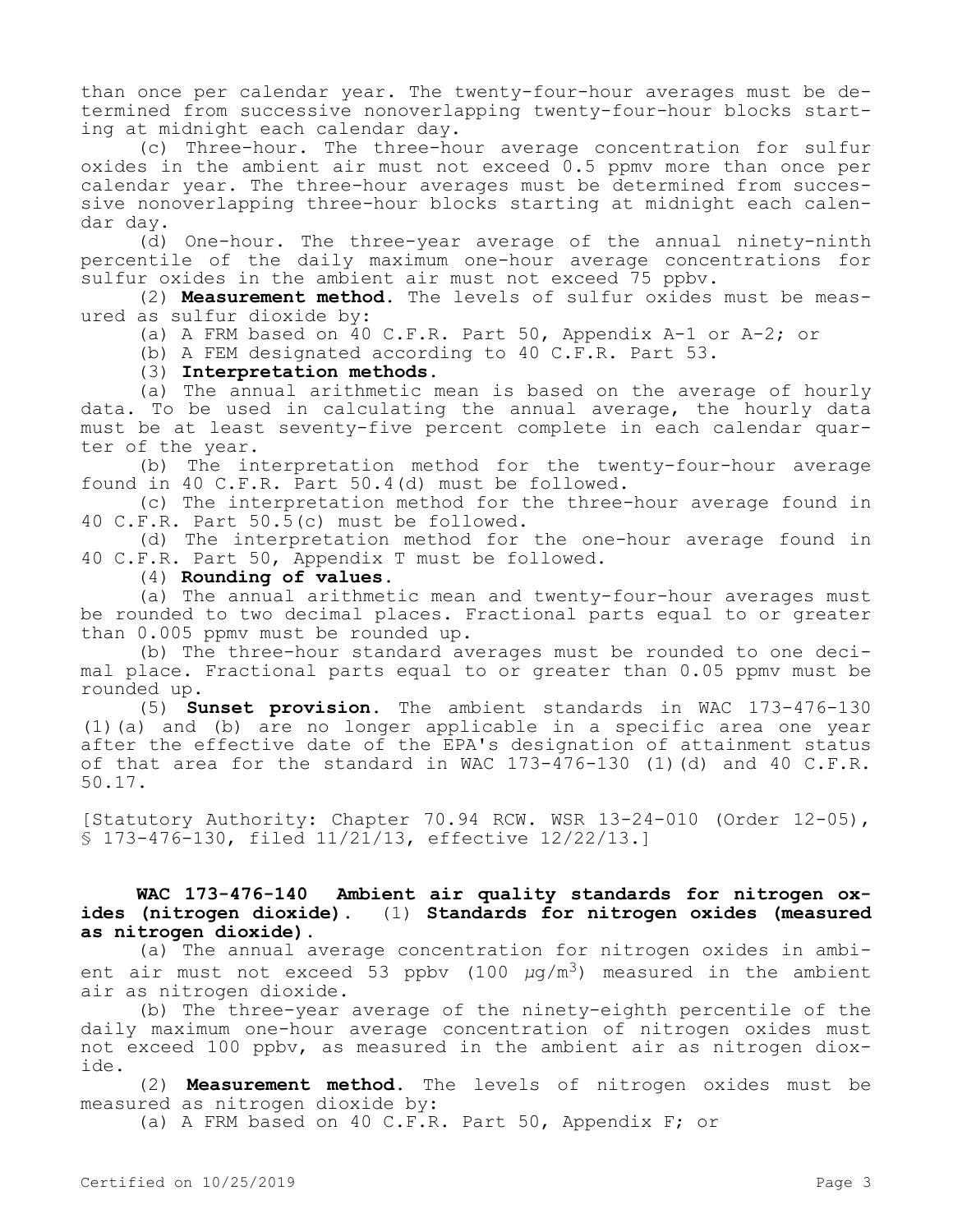(b) A FEM designated according to 40 C.F.R. Part 53.

(3) **Interpretation method.** The interpretation method found in 40 C.F.R. Part 50, Appendix S must be followed.

[Statutory Authority: Chapter 70.94 RCW. WSR 13-24-010 (Order 12-05), § 173-476-140, filed 11/21/13, effective 12/22/13.]

**WAC 173-476-150 Ambient air quality standard for ozone.** (1) **Standard for ozone.** The three-year average of the annual fourth highest daily maximum eight-hour average concentration of ozone in the ambient air must not exceed 0.070 ppmv.

(2) **Measurement method.** The levels of ozone in the ambient air must be measured by:

(a) A FRM based on 40 C.F.R. Part 50, Appendix D and designated according to 40 C.F.R. Part 53; or

(b) A FEM designated according to 40 C.F.R. Part 53.

(3) **Interpretation method.** The interpretation method found in 40 C.F.R. Part 50, Appendix U must be followed.

[Statutory Authority: RCW 70.94.152, 70.94.331, 70.94.860. WSR 16-12-099 (Order 16-01), § 173-476-150, filed 5/31/16, effective 7/1/16. Statutory Authority: Chapter 70.94 RCW. WSR 13-24-010 (Order 12-05), § 173-476-150, filed 11/21/13, effective 12/22/13.]

**WAC 173-476-160 Ambient air quality standards for carbon monoxide.** (1) **Standards for carbon monoxide.**

(a) The eight-hour average concentration of carbon monoxide in the ambient air must not exceed 9 ppmv (10 milligrams per cubic meter) more than once per year.

(b) The one-hour average concentration of carbon monoxide in the ambient air must not exceed 35 ppmv (40 milligrams per cubic meter) more than once per year.

(2) **Measurement method.** The levels of carbon monoxide in the ambient air must be measured by:

(a) A FRM based on 40 C.F.R. Part 50, Appendix C and designated according to 40 C.F.R. Part 53; or

(b) A FEM designated according to 40 C.F.R. Part 53.

(3) **Interpretation method.** An eight-hour average must be considered valid if at least seventy-five percent of the hourly averages for the eight-hour period are available. In the event that only six (or seven) hourly averages are available, the eight-hour average must be computed on the basis of the hours available using six (or seven) as the divisor.

(4) **Rounding of values.** When summarizing data for comparison with the standards, averages must be stated to one decimal place. Comparison of the data with the levels of the standards in ppmv must be made in terms of integers with fractional parts of 0.5 or greater rounding up.

[Statutory Authority: Chapter 70.94 RCW. WSR 13-24-010 (Order 12-05), § 173-476-160, filed 11/21/13, effective 12/22/13.]

**WAC 173-476-170 Monitor siting criteria.** Ambient monitors must be sited as required in 40 C.F.R. Part 58.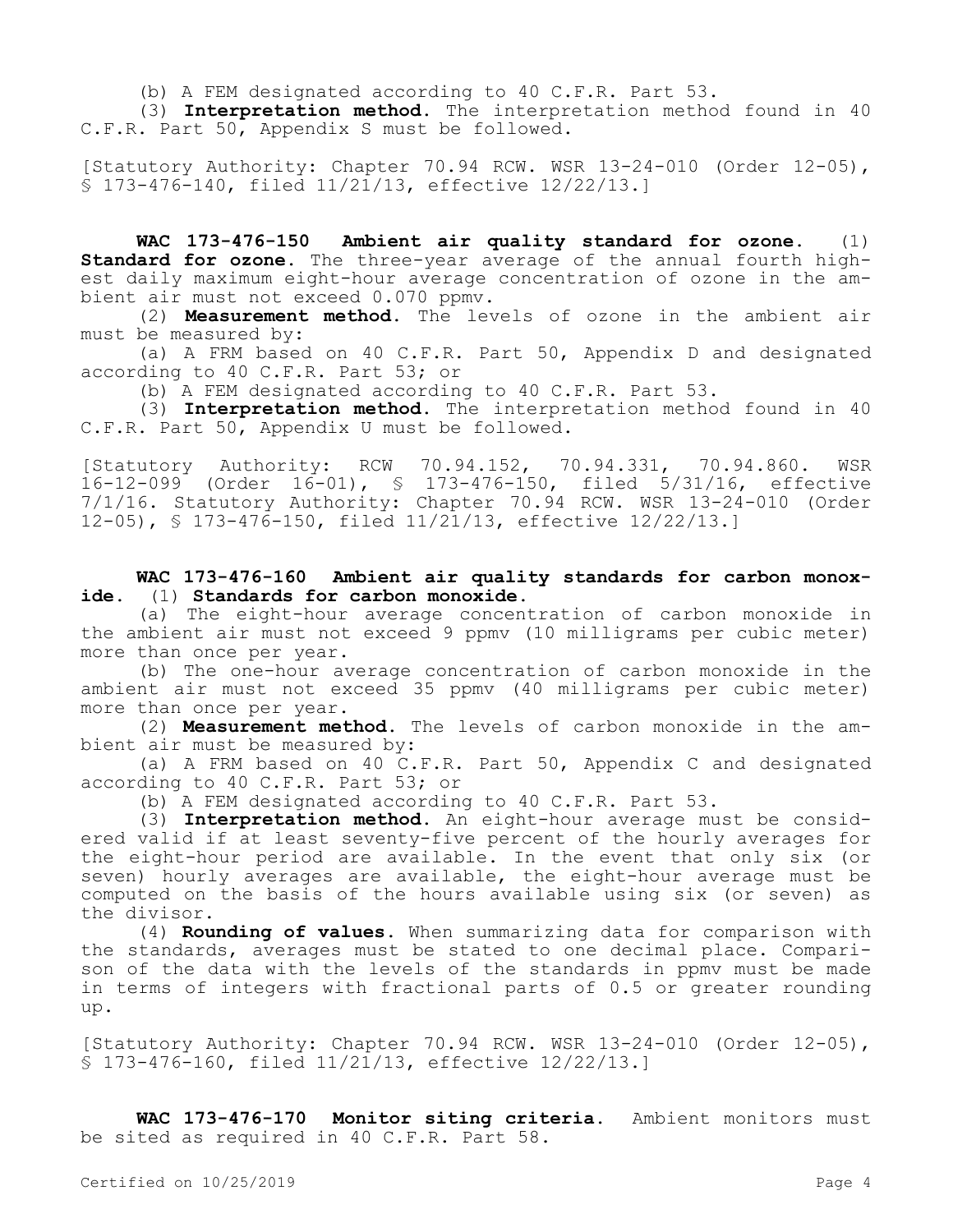[Statutory Authority: Chapter 70.94 RCW. WSR 13-24-010 (Order 12-05), § 173-476-170, filed 11/21/13, effective 12/22/13.]

**WAC 173-476-180 Reference conditions.** (1) All measurements of air quality that are expressed as mass per unit volume *µ*g/m3 must be corrected to:

(a) A reference temperature of 25°C; and

(b) A reference pressure of 760 millimeters of mercury (1,013.2 millibars (hectopascals)).

(2) **Exception for measurements of PM-2.5 and lead.** Measurements of PM-2.5 and lead must be reported based on the actual ambient air volume measured at the actual ambient temperature and pressure at the monitoring site during the measurement period.

[Statutory Authority: Chapter 70.94 RCW. WSR 13-24-010 (Order 12-05), § 173-476-180, filed 11/21/13, effective 12/22/13.]

### **WAC 173-476-900 Table of standards.**

*Disclaimer: This table is provided as an overview. See complete rule for more detail.*

| Pollutant             |          | <b>Averaging Time</b>      | Level              | <b>Remarks</b>                                                                                  | <b>Measurement</b><br><b>Method</b>            | Interpretation<br>Method           |
|-----------------------|----------|----------------------------|--------------------|-------------------------------------------------------------------------------------------------|------------------------------------------------|------------------------------------|
| Particle Pollution    | $PM-10$  | 24-hour                    | $150 \,\mu g/m^3$  | Not to be exceeded<br>more than once per<br>year averaged over<br>3 years                       | 40 C.F.R. Part 50.<br>Appendix J               | 40 C.F.R. Part 50,<br>Appendix K   |
|                       | $PM-2.5$ | Annual                     | $12.0 \ \mu g/m^3$ | Annual mean,<br>averaged over 3<br>years                                                        | 40 C.F.R. Part 50,<br>Appendix L               | 40 C.F.R. Part 50,<br>Appendix N   |
|                       |          | 24-hour                    | $35 \mu g/m^3$     | 98th percentile,<br>averaged over 3<br>years                                                    |                                                |                                    |
| Lead                  |          | Rolling 3-month<br>average | $0.15 \ \mu g/m^3$ | Not to be exceeded                                                                              | 40 C.F.R. Part 50,<br>Appendix G               | 40 C.F.R. Part 50,<br>Appendix R   |
| <b>Sulfur Dioxide</b> |          | Annual                     | $0.02$ ppm $v$     | Not to be exceeded<br>in a calendar year                                                        | 40 C.F.R. Part 50,<br>Appendix A-1 or<br>$A-2$ | <b>WAC</b><br>$173 - 476 - 130(3)$ |
|                       |          | 24-hour                    | $0.14$ ppm $v$     | Not to be exceeded<br>more than once per<br>year                                                |                                                |                                    |
|                       |          | 3-hour                     | $0.5$ ppm $v$      | Not to be exceeded<br>more than once per<br>year                                                |                                                |                                    |
|                       |          | 1-hour                     | 75 ppbv            | 99th percentile of<br>1-hour daily<br>maximum<br>concentrations,<br>averaged over 3<br>years    |                                                |                                    |
| Nitrogen Dioxide      |          | Annual                     | 53 ppbv            | Annual Mean                                                                                     | 40 C.F.R. Part 50,<br>Appendix F               | 40 C.F.R. Part 50,<br>Appendix S   |
|                       |          | 1-hour                     | 100 ppbv           | 98th percentile of<br>1-hour daily<br>maximum<br>concentrations,<br>averaged over 3<br>years    |                                                |                                    |
| Ozone                 |          | 8-hour                     | $0.070$ ppm $v$    | Annual fourth-<br>highest daily<br>$maximum$ 8-hr<br>concentration,<br>averaged over 3<br>years | 40 C.F.R. Part 50.<br>Appendix D               | 40 C.F.R. Part 50,<br>Appendix U   |